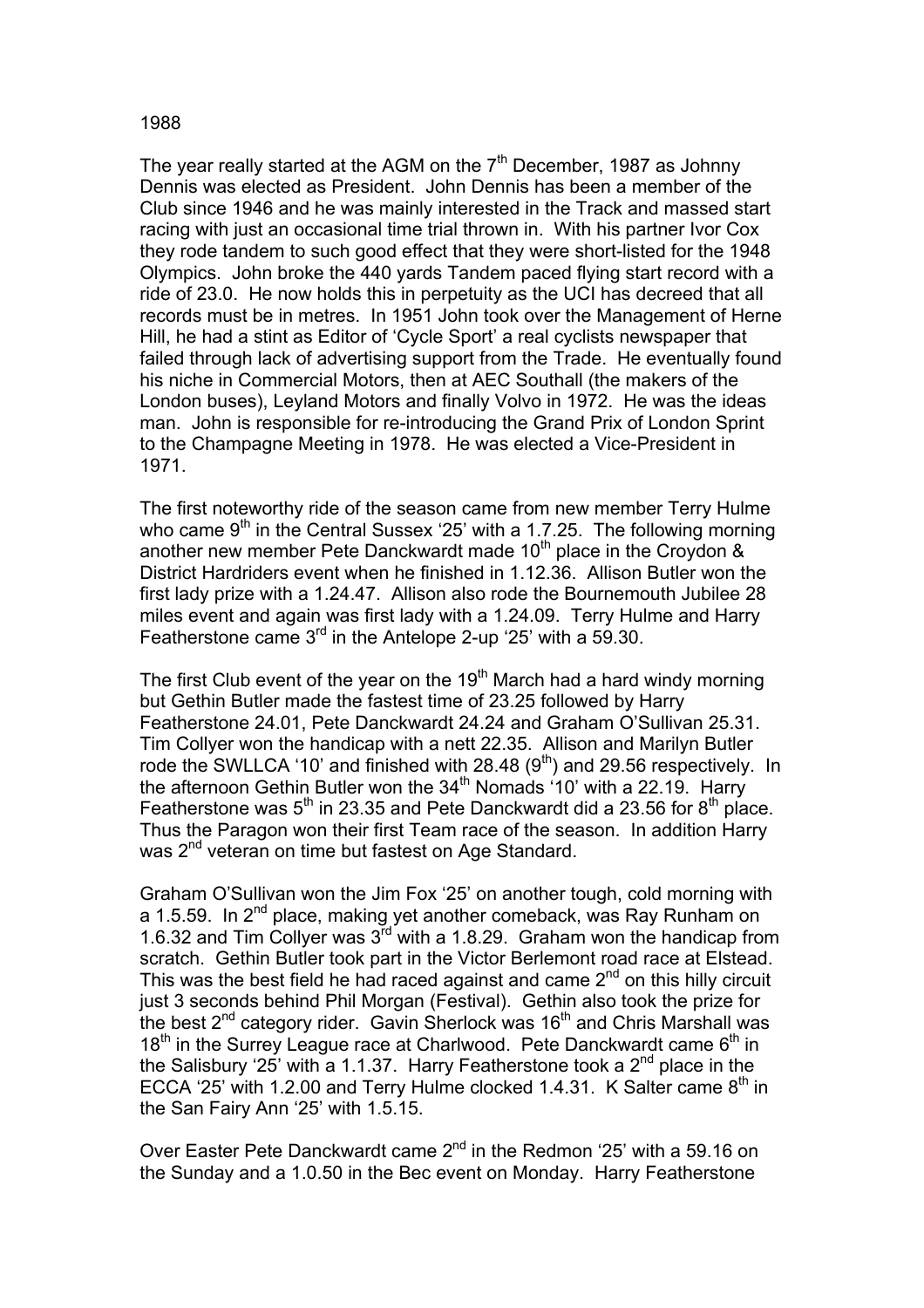also rode the Bec and completed the course in 1.1.38. The day before he rode the Elite '25' in Essex and finished in 57.12. Gavin Sherlock rode the Surrey League morning race on the Saturday and came  $7<sup>th</sup>$ .

Gethin Butler had to miss the Easter 4-day due to a bout of 'flu but he had recovered for the Kingston Phoenix '10' on the  $9<sup>th</sup>$  April. It was not a good morning for racing as snow was falling throughout the event. Notwithstanding that Gethin finished  $4<sup>th</sup>$  of the 36 riders who had the courage/foolhardiness to ride. His time was 23.39. Ray Runham took 27.28 and Allison Butler 29.06 and the ladies prize. In the afternoon Gethin Butler rode the Wren Whs '10' where he was placed 3<sup>rd</sup> with a 22.21 then came Chris Marshall 24.22, Bob Patton 27.22 and Kaye Patton 28.46. Pete Danckwardt rode the West Kent '10' to finish  $7<sup>th</sup>$  in 23.50.

The next morning Dave Adams and Ray Runham went over to Essex for the Clacton CC 2-up and were  $4<sup>th</sup>$  with a 1.5.19. Chris Marshall and Ray Puttick finished with the main bunch in the Surrey League  $3<sup>rd</sup>$  category race at Lyne but Gethin was brought down in a crash during the  $2^{nd}$  category event and could not finish. Allison Butler finished  $4<sup>th</sup>$  in the SWLLCA '25' with a 1.11.41 and Marilyn did a 1.17.02 for  $9<sup>th</sup>$  place.

The Paragon took the Team award in the Sydenham Whs '10' on the  $16<sup>th</sup>$ April. Gethin Butler was  $4^{\text{th}}$ , 22.11, Harry Featherstone 23.02 (9<sup>th</sup>) and Chris Marshall 23.56 (23<sup>rd</sup>). On Sunday morning Gethin Butler won the SCCU '25' by 1.35 from Phil Headen (East Surrey) with a 57.19. Pete Danckwardt came  $3<sup>rd</sup>$  with a 59.10 and then Chris Marshall 1.3.03, Ray Runham 1.3.11 and Graham O'Sullivan 1.3.41 lined up to be in the winning Team. Anyone of them could have been the third man and we would have still won the Team prize. Dave Adams was a little further down the list with a 1.9.29 and Allison Butler finished in 1.14.14 but still won the Ladies handicap prize. Harry Featherstone and Terry Hulme went to the New Forest for the Bournemouth Jubilee veterans '25' with Harry collecting the runner-up prizes on scratch time and on Age Standard with his 58.01. Terry Hulme clocked a 1.1.38. Ray Puttick came  $7<sup>th</sup>$  in the 3<sup>rd</sup> category event at Smallfield and again  $7<sup>th</sup>$  on the Lingfield circuit. Ken Salter finished  $3<sup>rd</sup>$  in the Thanet/KCA '25' with a 1.1.49.

On the  $24<sup>th</sup>$  April Gerry Horn finished the Viking '25' in 59.06 to beat Harry Featherstone by 46 seconds. However in the veterans section Harry has such an advantage with his age that he was fastest on Age Standard by over 4 minutes. Terry Hulme made up the team with a 1.4.08. Chris Marshal turned in a 1.4.43 whilst the long outward leg into the wind found out the notquite-so-fit so Bob Patton had to be content with a 1.12.00 and Kaye a 1.16.15. Ray Runham made his road-racing debut for 1988 with an  $8<sup>th</sup>$  place in the Surrey League race on the Lingfield circuit. Ray Puttick came  $3<sup>rd</sup>$  in the San Fairy Ann road race and 10<sup>th</sup> in the Surrey League race on the Withyham circuit.. Allison Butler came  $6<sup>th</sup>$  in the WCRA Mixed Handicap and was  $3<sup>rd</sup>$ lady with Kaye Patton 8th. Ken Salter came  $8<sup>th</sup>$  in the Dartford Hilly 31 $\frac{1}{2}$  miles time trial in 1.27.48.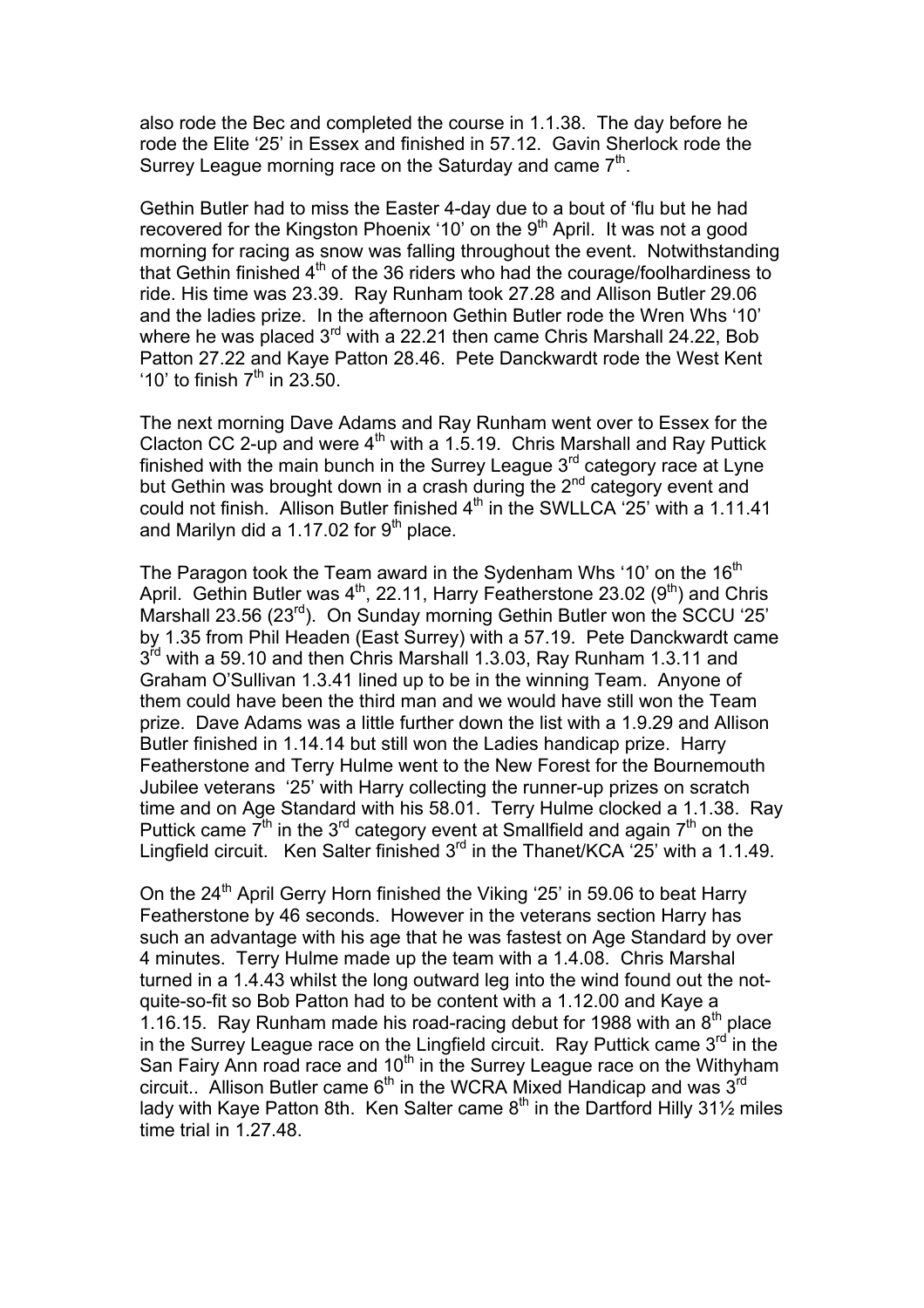On Thursday evening the ladies got into the winning ways by taking the Team race in the SWLLCA '10'. Allison Butler finished in 26.30  $(8<sup>th</sup>)$ , Kaye Patton 26.58 and Marilyn Butler 29.04

Gethin Butler, who is at Lancaster University, was  $2^{nd}$  in the Preston Whs Open '25' with a 57.18 on May 1<sup>st</sup>. Pete Danckwardt was 6<sup>th</sup> in the Epsom '10' leading Chris Marshall 23.48 (10<sup>th</sup>) and Graham O'Sullivan 24.10 for the Team with Bob Patton 26.15 and Kaye Patton 27.22 in reserve. Harry Featherstone came  $6<sup>th</sup>$  on Age Standard in the Icknield '25' with a 1.1.44 with Ken Salter close up on a 1.2.03. In the Hillingdon event Harry was  $2^{nd}$  fastest in 58.35 and took fastest on Age Standard award. Terry Hulme finished in 1.0.53 and Dave Adams 1.9.41. In the Southboro '10' Gerry Horn beat Ken Salter by 23.47 to 23.52. Chris Marshall came  $7<sup>th</sup>$  in the Tooting Sporting '42' in 1.48.28 with Allison Butler taking 2.10.00. Ray Puttick finished  $13<sup>th</sup>$  and Bob Patton 18<sup>th</sup> in the Surrey League road race Championship. In local club time trails Gethin Butler on May  $3^{rd}$  beat a course record with a 22.12 and repeated the offence on another course the following evening with a 22.03.

May  $5<sup>th</sup>$  Kaye Patton and Allison Butler were placed equal  $8<sup>th</sup>$  in the Surrey League Handicap at Ripley when their group were caught just a mile from the Finish. On the  $7<sup>th</sup>$  May Gethin Butler came  $3<sup>rd</sup>$  in Cleveleys RC '10' with a 22.46. The Club '10' was on the Portsmouth Road and attracted 13 entries most of whom were new to the Club. Pete Danckwardt put in the fastest time of 22.44 well away from 2<sup>nd</sup> placed man Graham O'Sullivan on 24.05. Chris Marshall came  $3^{rd}$  with a 24.14. The Handicap went to Henry Gompertz who did a 25.46 in his first ever race and with the handicapping committee being very generous to a novice he had 6 minutes to take of this time. Pete Own collected  $2^{nd}$  handicap with a nett 21.05 and Roger Amer  $3^{rd}$  with 22.03.

The following morning the Moon Trophy '25' was held on the Holmwood course. This morning the advantage of having so many newcomers to cycle racing was extremely apparent as this race is decided on handicap times and many of our riders had no 'form' at all for the handicapper to go on. Pete Owen was the winner on handicap with a 16-minute deduction from his 1.7.22 (51.22). In  $2^{nd}$  place came Henry Gompertz who had a tremendous first '25' of 1.4.34 and a nett 54.34. Roger Amer was 3<sup>rd</sup> best with 16 minutes to take of his 1.11.22 (55.22). Our  $4<sup>th</sup>$  counter was Graham O'Sullivan who did his best ride on the course of 1.1.55 less 6 minutes making a nett 55.55. We won the Tyeam rface by 6 minutes - 3.37.13 to the Anerley's 3.42.15. Pete Danckwardt achieved fastest actual time with a 59.23 beating Harry Featherstone into  $2^{nd}$  place (59.47). With Chris Marshall finishing with a 1.1.28 the three of them won the Tankards for the Over 30s Team.

The ladies went off to the SWLLCA '10' with Kaye Patton leading the team with a 26.27 from Allison Butler 27.41 and Marilyn Butler 28.45. Ray Runham came 2<sup>nd</sup> in the Eastbourne Rovers Antiques Road Show Vets road race. 51 seconds behind the winner. Gethin Butler came  $2^{nd}$  in the Ribble Valley '25' with a 57.43. Bob Patton rode the Catford '10' finishing with a 26.01.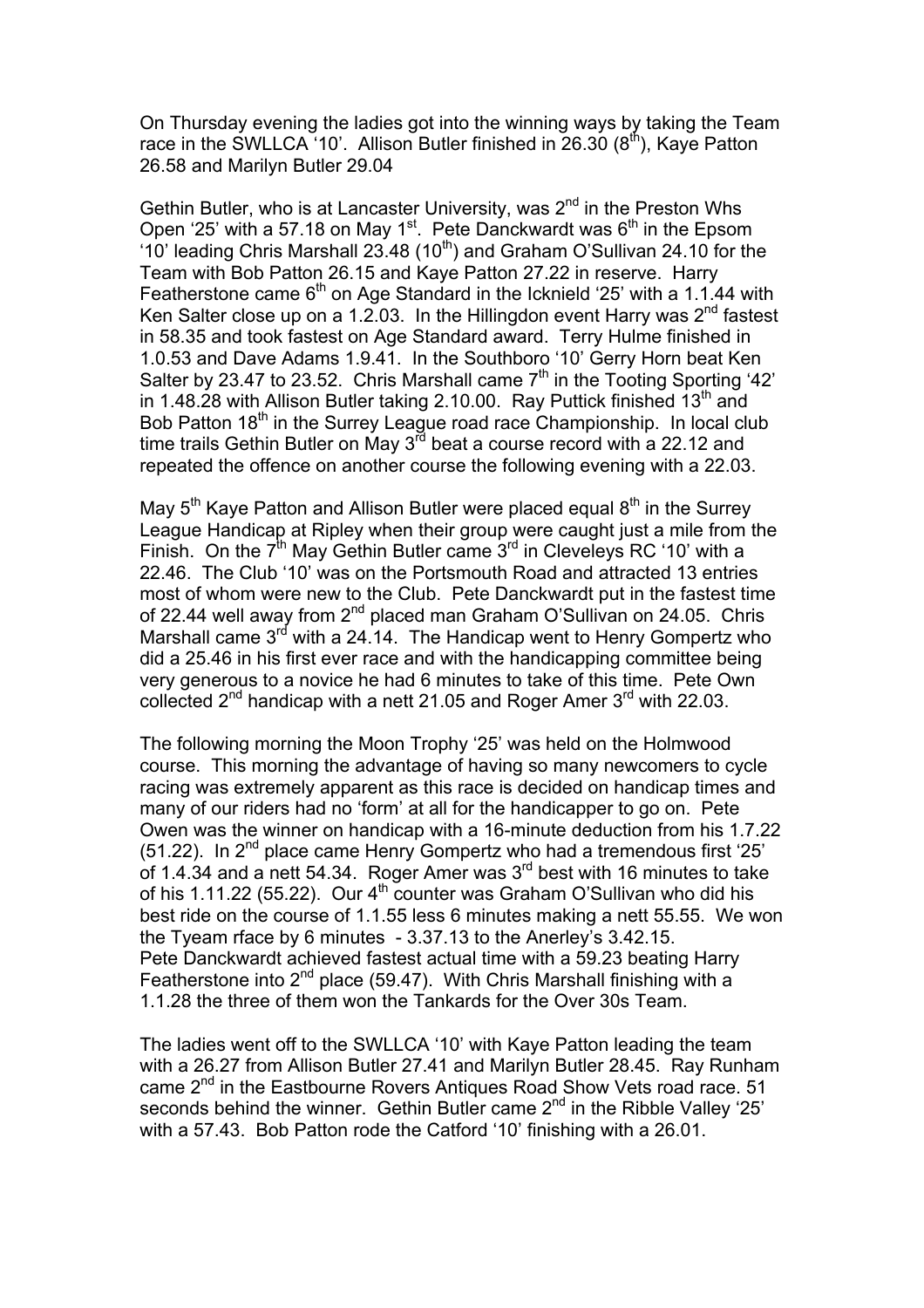Up near Lancaster Gethin Butler improved the previous week's course record to 22.02 and repeated the dose on the other course with a 21.53. In the Wigan Whs '10<sup>'</sup> on the 9<sup>th</sup> May he came 4<sup>th</sup> with a 22.33 and on the 10<sup>th</sup> he came  $2<sup>nd</sup>$  in the Wigan Whs '30'. This was the first time Gethin had ridden the distance and he was pleased with his 1.11.29 although not so pleased at being beaten by 3.24 by Sweetnam (Preston Whs).

Gethin Butler repeated the two evening '10's for a third week coming in with a 22.32 in rather windy conditions but making amends the following night with a 21.28, just 1 second off his best ever. Returning to home ground he met defeat at the hands of Harry Featherstone in the Sydenham Whs '10' when Harry came 4th in 21.39 2 seconds faster than Gethin. Ken Salter was  $19<sup>th</sup>$  in 22.23 and both Patton produced personal bests. Bob raced in with a 23.48 and Kaye with a 25.49. Terry Hulme went up to the Letchworth Velo event on Saturday afternoon and came away with a very satisfying 57.49. Gethin Butler got his own back on the Sunday in the Colchester Rovers '25' when he beat Harry comfortably with a 56.46 to Harry's 58.10. In the class of field that had entered Gethin was 13<sup>th</sup> and Harry 25<sup>th</sup>! Terry Hulme made up the team with a 1.0.6. Chris Marshal rode the 'B' event and did a 59.39 for  $5<sup>th</sup>$  place. Locally the Paragon had a team in the Addiscombe '25'. Pete Danckwardt beat the hour again with a 59.46 with Graham O'Sullivan on 1.2.53 and John Fisher a 1.9.09.

Gerry Horn and Ken Salter rode the Medway Velo 2up '25' and were placed 4<sup>th</sup> with a 59.03. Harry Featherstone beat two hours in the ECCA '50' with a 1.59.36. Chris Marshall led the Paragon team in the SECA '10' with a 23.20 followed by Rowan Vacher 23.58, Bob Patton 25.04 and Kaye Patton 27.19. On the Sunday Chris Marshall was timed at 1.1.47 in the Bournemouth Ladies Open '25' in  $9<sup>th</sup>$  place. Bob Patton finished in 1.6.40 and Kaye Patton 1.13.55. Ray Puttick took  $6<sup>th</sup>$  place in the Southern Velo 50miles road race on the Ellens Green circuit with Kay and Bob Patton finishing in the bunch.

Pete Danckwardt was timed in with a 22.54 for the Belle Vue '10' whilst Bob Patton took 24.22 and wife Kaye 26.21. Gethin Butler re-appeared in down south for the Hainault '10' in which he came  $5<sup>th</sup>$  with a 21.27. Chris Marshall managed a 22.48 and won a  $2^{nd}$  prize for his Group.

The Frank Southall '50' was held on the  $29<sup>th</sup>$  May and was not quite a clean sweep for the home team. Gethin Butler won by by over 8 minutes on a cool, blustery and showery morning. In 2<sup>nd</sup> place came Eddie Quistorff (Clarencourt) who stopped Harry Featherstone coming  $2<sup>nd</sup>$  for the fourth year in succession by 1 second - 2.7.36 to 2.7.37. Chris Marshall was  $4<sup>th</sup>$  2.7.41, Ray Runham  $5<sup>th</sup>$  2.8.24 and Terry Hulme  $6<sup>th</sup>$  2.9.44. This packing left no doubt as to where the John Cart Team Shield was going to spend the next year. Something went wrong with the handicapping as no Paragon names are mentioned. Andy Smith (Anerley) took 1<sup>st</sup> handicap; Paul West (Worthin Excelsior) was  $2^{nd}$  and Eddie Quistorff  $3^{rd}$ . In the Surrey/Sussex veterans part the fast three veterans were from the Paragon – Messrs Featherstone, Runham and Hulme and Harry was fastest veteran on Age Standard. John Goode (Weybridge) was  $2^{nd}$  and Steve Averley (Tooting)  $3^{rd}$ .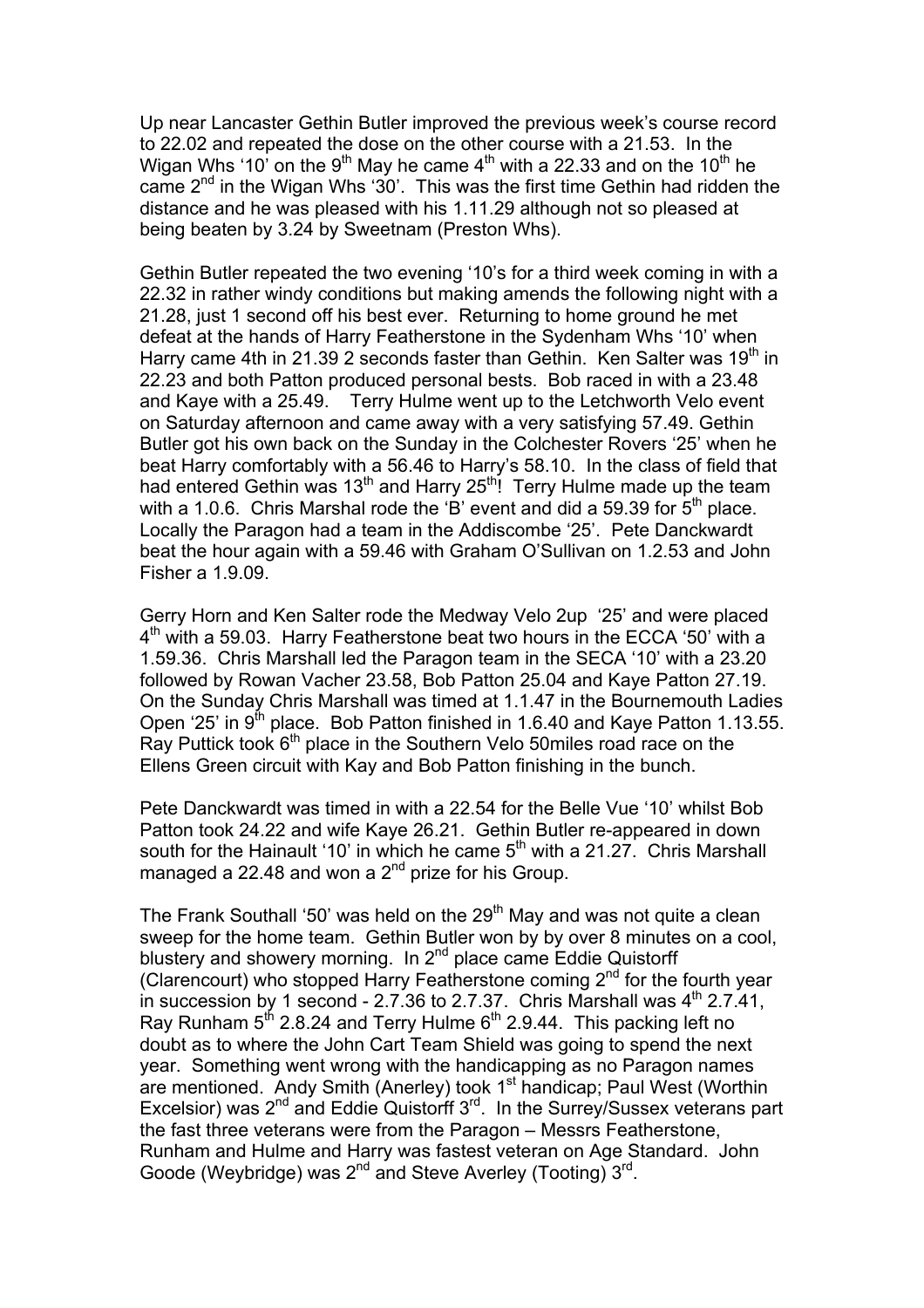Allison Butler came  $2^{nd}$  in the Surrey League handicap on the  $2^{nd}$  June. Dave Adams came 14<sup>th</sup> in the BCF Surrey Division Junior/veterans road race Championship at Alfold. Ray Runham punctured and retired from the senior event. Bob Patton rode the Glendene '25' on Saturday afternoon recording a 1.5.53. On Sunday  $5<sup>th</sup>$  June Gethin Butler and Pete Danckwardt rode the National 25 miles Championship on a course near Andover. Gethin finished  $26<sup>th</sup>$  with a 57.31 whilst Pete punctured just before the turn and retired. Two personal best were achieved in the Southend & County Whs '25' when Chris Marshall took 4 seconds off his best with a 58.35 and Kaye Patton brought her best down to a 1.3.39. This gives her a faster time over 25 miles than her husband Bob!

The Norwood Paragon promoted the Crystal Palace Circuit races on the 7<sup>th</sup> June by Pete Ansell. Tim Knight (Kenton) won the Juvenile race from Ian Nash (Surrey RCC) and J Le Sage (Gemini). Tony James (unsponsored professional) won the senior race over 30 laps from Spencer Wingrave (Old Kent) and Tim Stevens ( $34<sup>th</sup>$  Nomads). Simon Cope (Vulcan) won the bunch sprint for  $4<sup>th</sup>$  place with Andy Naylor (San Fairy Ann)  $5<sup>th</sup>$ . On the same evening the first of the Tuesday '10's was held. Mike Stoalong made fastest time with a 24.04 from Dave Adams 26.20 and Allison Butler 26.39. On the Thursday evening Allikson Butler came  $11<sup>th</sup>$  in the Surrey League handicap and took the bonus points for  $1<sup>st</sup>$  lady.

The ladies were in action on the  $12<sup>th</sup>$  June when a team rode the Chelmer '25'. Allison Butler was the fastest with a 1.5.19; Kaye Patton clocked a 1.7.12 and Marilyn Butler 1.11.16. Chris Marshall finished  $9<sup>th</sup>$  in the Archer '25' with a 59.50 but Bob Patton was still slower than his wife is spite of a 1.4.43. The Tuesday '10' only had three takers with Gethin Butler 23.00 and Allison Butler, 27.26, getting the better of Dave Adams 27.40.

A team went to the Great North Road on Wednesday  $15<sup>th</sup>$  June to ride the St Neots '25'. Gethin Butler got to within 1 second of his best and club record with a 53.20. Harry Featherstone came in with a season's best of 55.07 and Pete Danckwardt had a personal best of 56.08. As mentioned before this race gets a first class field and it is really no surprise to report that in spite of their good times our men were  $12<sup>th</sup>$ , 48<sup>th</sup> and 65th and our Team time was nearly 10 minutes slower than the Poly.

Terry Hulme got to within 10 seconds of a personal best in the Unity '25' with a 56.21 and Ken Salter clocked a 57.03. Rowan Vacher covered the SECA '10' in 23.02 and Bob Patton took 23.55. Kaye Patton put up the fastest time done by a lady member of the Paragon with a 25.07.

On Sunday the 19<sup>th</sup> June Gethin Butler went to Essex for the ECRA '100'. Ian Cammish (Manchester Whs) was riding and in fine form. At 50 miles Cammish went through in 1.48.57 over 4 minutes faster than the second place rider. Gethin was down in  $15<sup>th</sup>$  place with 1.57.48. Cammish failed to slow up during the second fifty miles taking 3.34.57 for the distance. Gethin did not slow either and moved up to finish in  $10<sup>th</sup>$  place with a 3.51.12 and a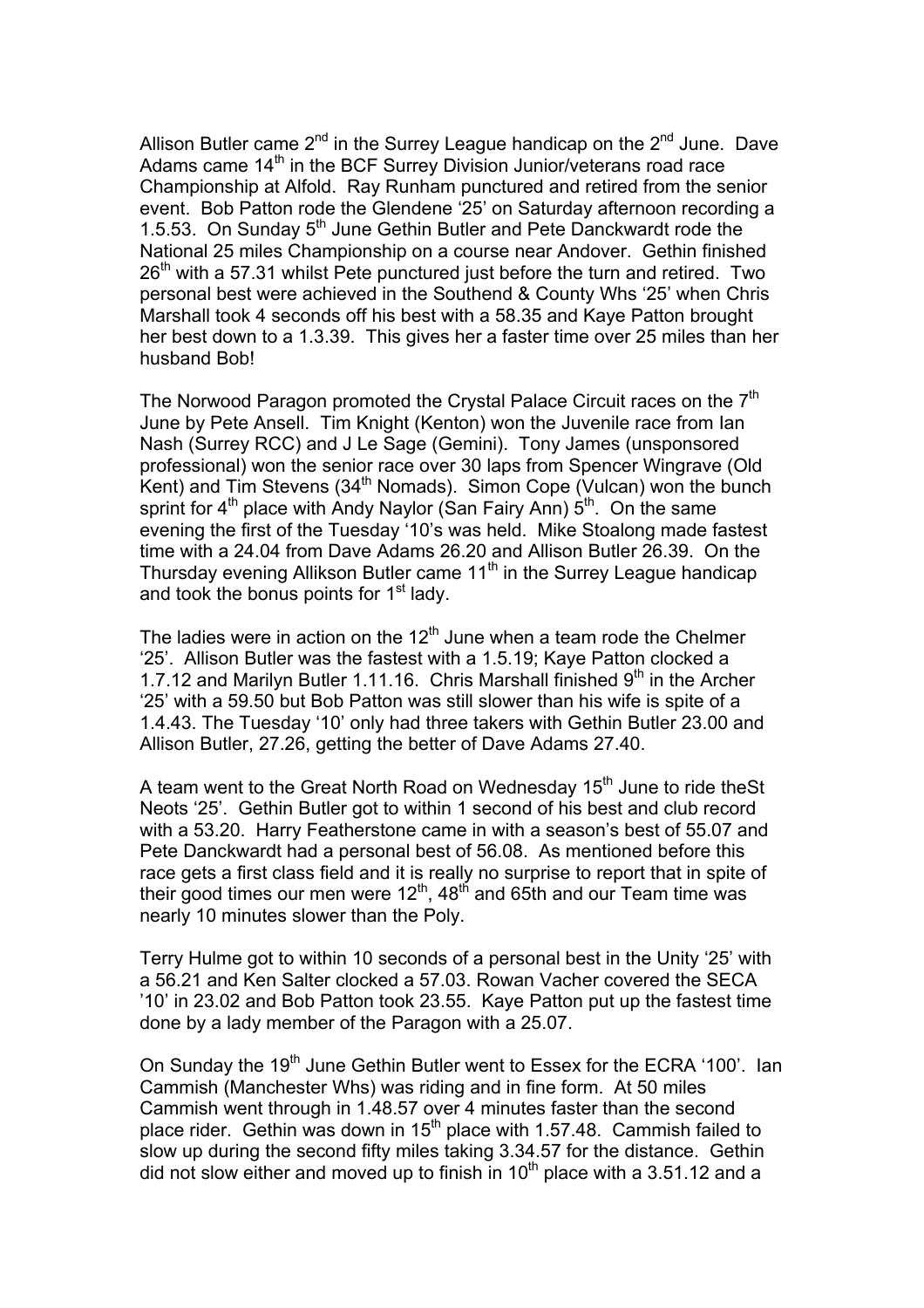new Club 100 miles Record. This took 7½ minutes from Harry Featherstone's old record. Terry Hulme took 58.47 to cover the 25 miles of the Whitewebbs event.

Chris Marshall finished  $4<sup>th</sup>$  in the SCCU '50' with a 2.5.07 unfortunately Graham O'Sullivan managed to get cramp and slowed to a 2.10.09. The Pattons went down for the Rufus '25' with Bob asserting his authority with a 1.3.51 to Kaye's 1.8.57 – but she still has the faster personal best! Rowan Vacher came  $10<sup>th</sup>$  in the South Eastern RC '25' with a 1.3.48. Harry Featherstone was 3<sup>rd</sup> fastest on Age Standard in the VTTA (East Anglian) '50' but we have no record of his actual time.

The two-day Moet & Chandon Meeting was held over the weekend of the 18<sup>th</sup>/19<sup>th</sup> June. As per last year the Grand Prix of London Sprint and the Champagne '10' were held on the Saturday. The results are as follows: - Andrew Friedman (Marlboro) won the Devil-take-the-hindmost. Patrick van Hollands (Belgium!) won the Points race. Paul Sydenham (Halesowen) took the Stan Harrison Salver for the 500m Handicap. Tony Doyle won the 40 laps Derny paced race. Volin Sturgess (Team Haverhill) was a comfortable winner of the 9 laps pursuit. Dominic de Josse (Belgium) won the Consolation 5 miles. The Grand Prix of London Sprint went to Patrick de Rocha (France) who beat Paul McHugh (Great Britain) in the Final. The man who really livened up the proceedings was Maxwell Cheeseman (Trinidad) even though he was eventually beaten into 4<sup>th</sup> place by Eddie Alexander (Scotland).

The Champagne '10' was its usual high performance and fast race with the English Professionals proving to be the best riders. Tony Doyle (Eveready) came 1st, Nick Barnes (PMS-Dawes) was 2nd and Russell Williams (PCA) came  $3<sup>rd</sup>$  in 20.50.5.

The Sunday races were awarded as follows: - 100-lap Madison Alister Wood and Rob Coull (Great Britain). Grand Prix of Southwark Sprint – Maxwell Cheeseman (Trinidad). Professional Kierin – Russell Williams (PCA).

The Bishops Stortford CC held their  $8<sup>th</sup>$  Annual evening time trial on the 21<sup>st</sup> June. Graham O'Sullivan and Gethin Butler ventured north for the race. Gethin came  $5<sup>th</sup>$  in 57.36 and Graham was 21 $<sup>st</sup>$  in 1.0.53. The following</sup> evening Gethin, this time accompanied by Harry Featherstone, went even further north for the Team Chiltern evening '25'. In this event Gethin finished 19<sup>th</sup> in 54.27 and Harry was 33<sup>rd</sup> in 55.17 but Harry did win the best on Age Standard award. In the Club evening '10' fastest time was achieved by Pete Dankwardt his 22.30 being nearly a 1½ minutes faster than Bob Patton's 23.55 and over 2 minutes quicker than Bob Bell's 24.47. Three ladies rode their times being Kaye Patton 25.38, Allison Butler 26.19 and Megan Butler 29.51. Chris Marshall and Terry Hulme rode the Wren Wh '25' with Chris just beating Terry with a 58.01 to 58.42.

Saturday  $25<sup>th</sup>$  June was the day for the National 50 miles Championship. We had some high hopes but they did not materialise. Gethin came 21<sup>st</sup> in the Men's '50' with a 2.1.18. The winner Mick Bradshaw (GS Metro) came in with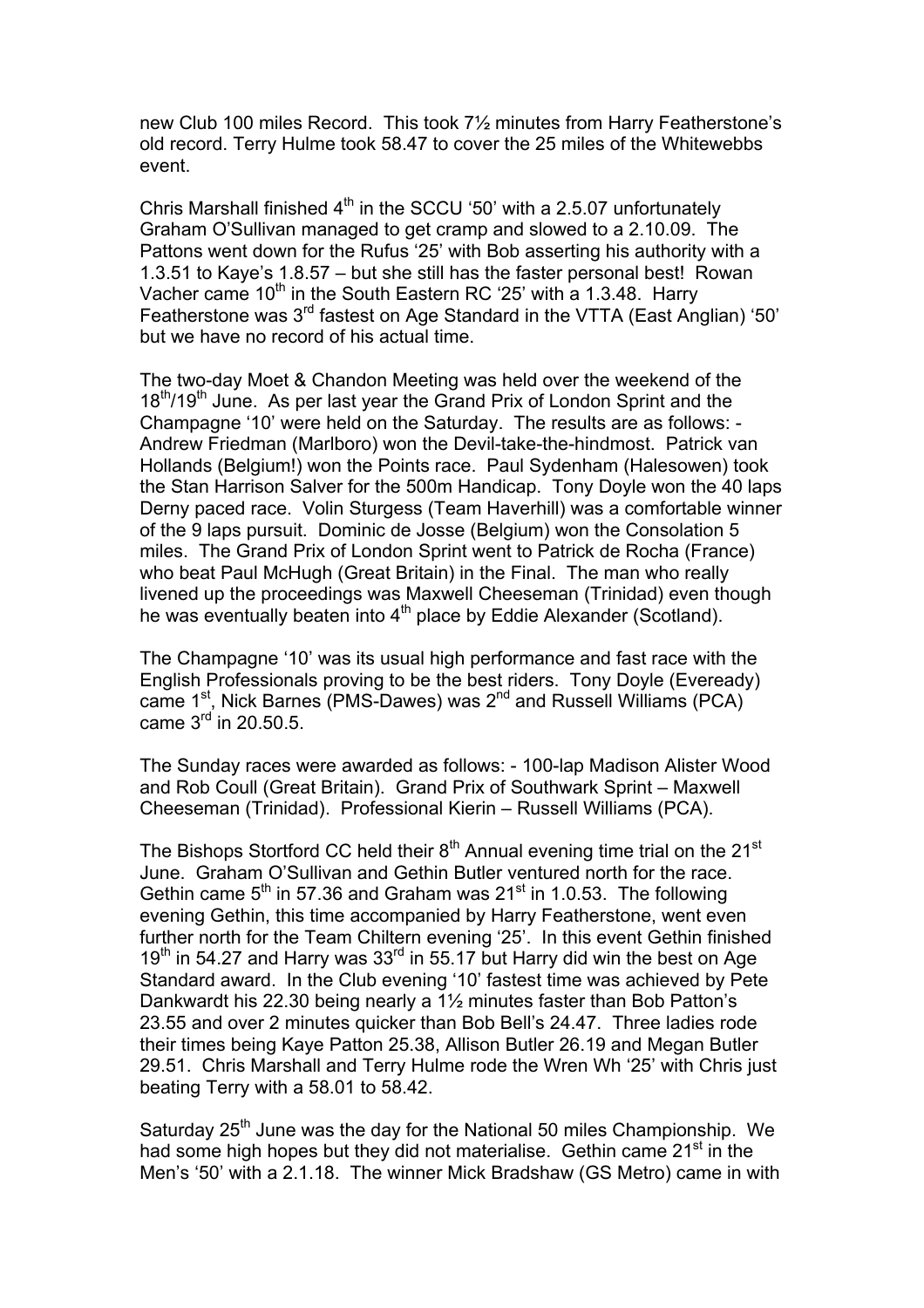a 1.52.35. In the Women's race we had a team entered but Kaye Patton was heavily engaged in moving house leaving Allison Butler to finish in 2.29.50 and Marilyn Butler with a 2.36.08. To be honest it would have needed a 1.50.35 from Kaye for our ladies to win the Team. Ken Salter finished  $10<sup>th</sup>$  in the Kent CA '50' in 2.7.52

The next morning it was our Open '25' for the Robin Buchan Silver Salver. There were hopes for a home win but Gethin Butler had to content with 2<sup>nd</sup> place behind Clive Pugh (Team Chiltern). Pugh finished in 55.27 whilst Gethin took 56.15. There was a tie for  $3^{rd}$  place between Ron Keeble (Wren Whs) and Bob Addy (Hemel Hempstead) both being timed in at 56.49. Harry Featherstone took 57.34 for 6<sup>th</sup>; Pete Danckwardt was 13<sup>th</sup>, 59.00 and Chris Marshall 15<sup>th</sup>, 59.06. Other Paragon times were Terry Hulme 16<sup>th</sup> 59.08, Rowan Vacher did a 1.1.10, Bob Patton 1.3.50, Jack Platss 1.4.29, John Fisher 1.7.00, H Gompertz 1.7.45, Dave Adams 1.7.52 and Roger Amer 1.12.21. John Withey (VC Etoile) and J French (Wigmore) tied for  $1<sup>st</sup>$  on handicap with a nett 51.18 with Jim Reeves (Epsom)  $3<sup>rd</sup>$ . The Paragon took the Team prize with an aggregate 2.52.49.

The Red Barn course record fell again to Gethin Butler this time with a 22.37. Dillon Adams came  $2^{nd}$  beating Dave, his father, by 10 seconds 27.29 to 27.39 with Allison Butler close up on 27.40. The Club '10' on the Portsmouth Road on July 2<sup>nd</sup> had 10 riders with Henry Gompertz making fastest time with a personal best of 24.40. Bob Patton was  $2^{nd}$  with a 25.01, John Fisher  $3^{rd}$ with a 25.50. Nick Fink, a schoolboy with 4 minutes handicap and in his first race, scooped the handicap with a nett 22.07. Dillon Adams collected  $2^{nd}$  on handicap and John Fisher was 3<sup>rd</sup>.

There was another sub-4 hour '100' from Gethin Butler in the ECCA '100' on the  $3<sup>rd</sup>$  July. He was leading at 50 miles by just 10 seconds from Whitehead (Hainault) and Hennesey (Southend) with a 1.58.00. Chris Marshall was not too far back with  $5<sup>th</sup>$  fastest time of 2.1.00. Gethin gradually pulled away in the second half of the race to finish with a 3.58.17. Chris Marshall pulled up to  $4<sup>th</sup>$  and crossed the line with a 4.6.53 – a mere 33 minutes improvement on his SCCU time. The Handicapper, though, saw him coming so Chris was only  $7<sup>th</sup>$  on handicap in spite of such a huge improvement. Harry Featherstone went to the New Forest for the VTTA (Wessex) '50' and returned a 1.55.40 to take  $3^{rd}$  on scratch time and  $2^{nd}$  on Age Standard. Terry Hulme finished with 4<sup>th</sup> fastest time of 1.56.23. John Fisher rode the SECA '25' taking 1.12.57 for the distance.

The Paragon had twelve entries in the CDCA '25'. Pete Danckwardt was our best man with 6<sup>th</sup> place and a 59.12. Next came Graham O'Sullivan 1.2.49 and Jack Platts 1.4.44. This gave Jack a plus of 9.11 on Age Standard and with this he won the Anerley Cup yet again. Henry Gompertz did a 1.6.42, John Fisher a personal best of 1.6.57, Dave Adams 1.7.47, Paul King a personal best of 1.12.13, Marilyn Butler 1.14.22 and Roger Amer 1.15.49.

Gethin Butler made fastest time in the evening '10' with a 22.27, Bob Patton came in 2<sup>nd</sup> fastest with a 25.03, Dillon Adams 25.46 Dave Adams 26.09 and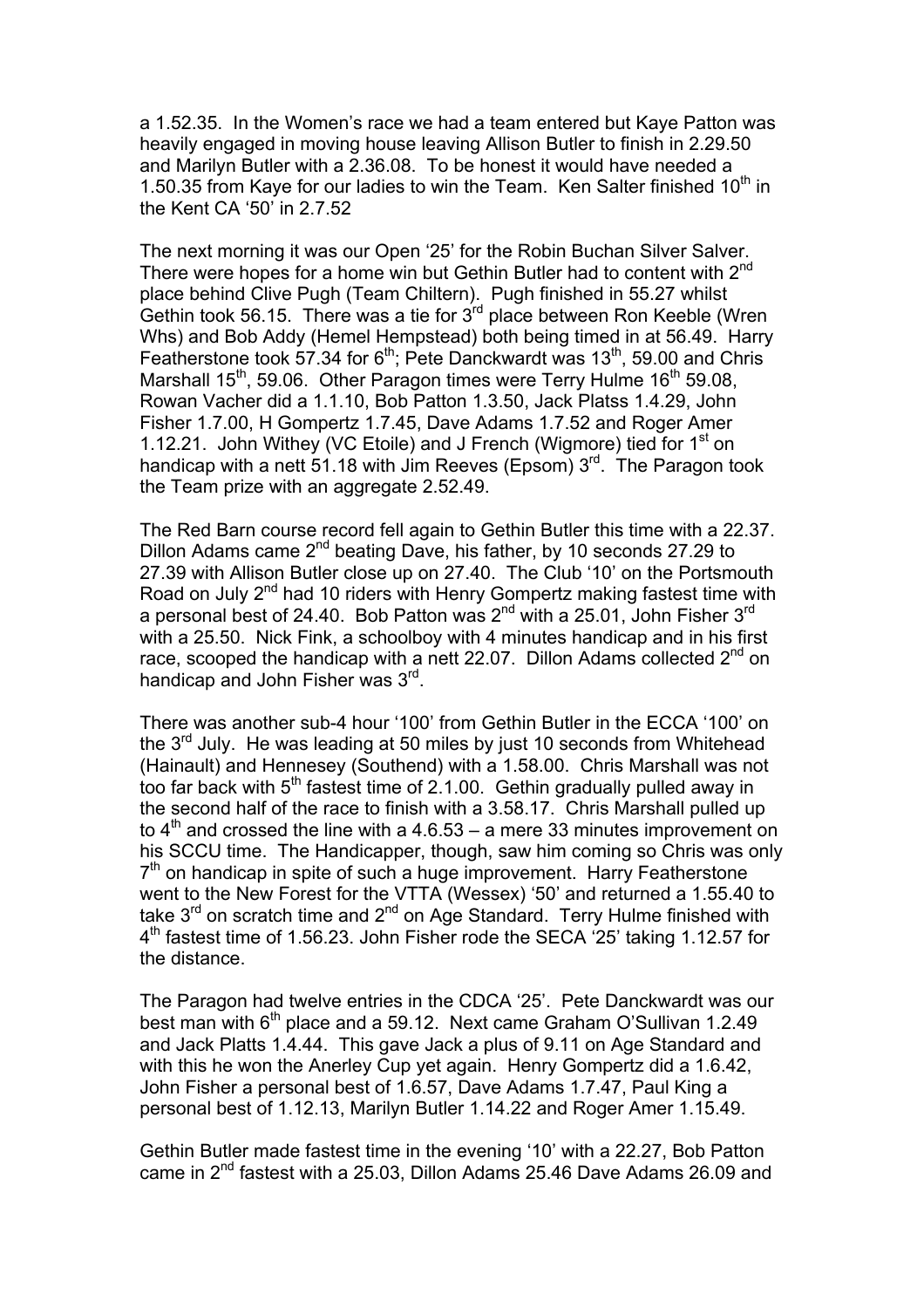Allison Butler 26.26. Pete Danckwardt and Terry Hulme went up for the Oundle '10' hoping for a fast evening and, for once, got one. That evening Colin Sturgess, son of the old Paragon rider Alan Sturgess, broke the Competition Record with an 18.40. Pete produced his best of the season with a 21.44 and Terry a personal best of 22.04.

On the 9<sup>th</sup> July Gethin Butler won the Newbury '25' by 1 second from Dave Marshall (Weybridge) with a ride of 55.34. Graham O'Sullivan came in with a 1.0.38 and Allison Butler with a 1.8.03. Marilyn Butler went round the earlier Middlemarkers event in 1.11.16 that equals her best of the season. Then on the Sunday Gethin Butler won the ECCA '50' with a 1.57.53. Harry Featherstone came 6<sup>th</sup> in 2.2.24. Unfortunately Terry Hulme punctured when we only required a 2.16.17 to win the Team race. The Blah does not mentioned anything about the conditions but we can add that 39 of the 120 riders elected not to start that morning!

The Inter-Club against the Addiscombe had its accustomed effect on the Paragon who nearly all managed a season's best or close to it. Gethin Butler was fastest in 21.46, Harry Featherstone 2<sup>nd</sup> 22.42, Pete Danckwardt 3<sup>rd</sup> 23.08, Chris Marshall  $6<sup>th</sup>$  24.08, Graham O'Sullivan  $8<sup>th</sup>$  24.20, Bob Patton  $9<sup>th</sup>$ 25.13. With 6 riders in the first 9 the Paragon took the Raleigh Cup with an aggregate of 2.21.17 to the Addiscombe's 2.30.46. Roger Amer took the Paragon handicap with a nett 21.08 from Marilyn Butler, 21.29 and Megan Butler 21.31. The Blah reported that the first 9 on handicap were squeezed into 50 seconds but does not give full details. If you check the results you cane that we have found the first five.

As an aside we note that one Tony Garner was the slowest Paragon rider finishing with a 29.06. A few weeks previously Tony had called in to Chez Butler to ask about racing and was he too old at 34? He was told about Messrs Featherstone, Platts, Hulme et al. so was reassured. Shortly after he started to race. Every time he returned home his lads would ask if he had won and, not to disappoint them, Tony used to tell them he had. Of course next Friday in the Croydon Advertiser race report the truth would out! He got his come-uppance a year or so later when he did become a pretty fast, competent rider and did win races (as this History will show). None of his lads believed him and wouldn't read the Advertiser. He had to pay for them to come to the Club Dinner to help carry home all his trophies before they again took notice!

The Addiscombe Open '10' on Saturday morning had Gethin Butler in 7<sup>th</sup> place on 23.12 whilst John Fisher had a 26.43 and Marilyn Butler 30.33. All slower than their Tuesday times and it goes to underline just what real competition can do. Kaye Patton rode the National 10 mile Championship finishing with a 26.02. Pete Danckwardt and Terry Hulme went north for the VC Slough '25' returning with a 57.29 and 59.50 for their pains. The SCCU '100' had an absolute pig of a day. No competition records were going to be beaten that morning but at least it wasn't cold. Gethin Butler took it very comfortably indeed. At 25 miles he went through in 1.5.11 just 3 minutes down on Steve Dennis (East Grinstead) 1.2.10. Chris Marshall took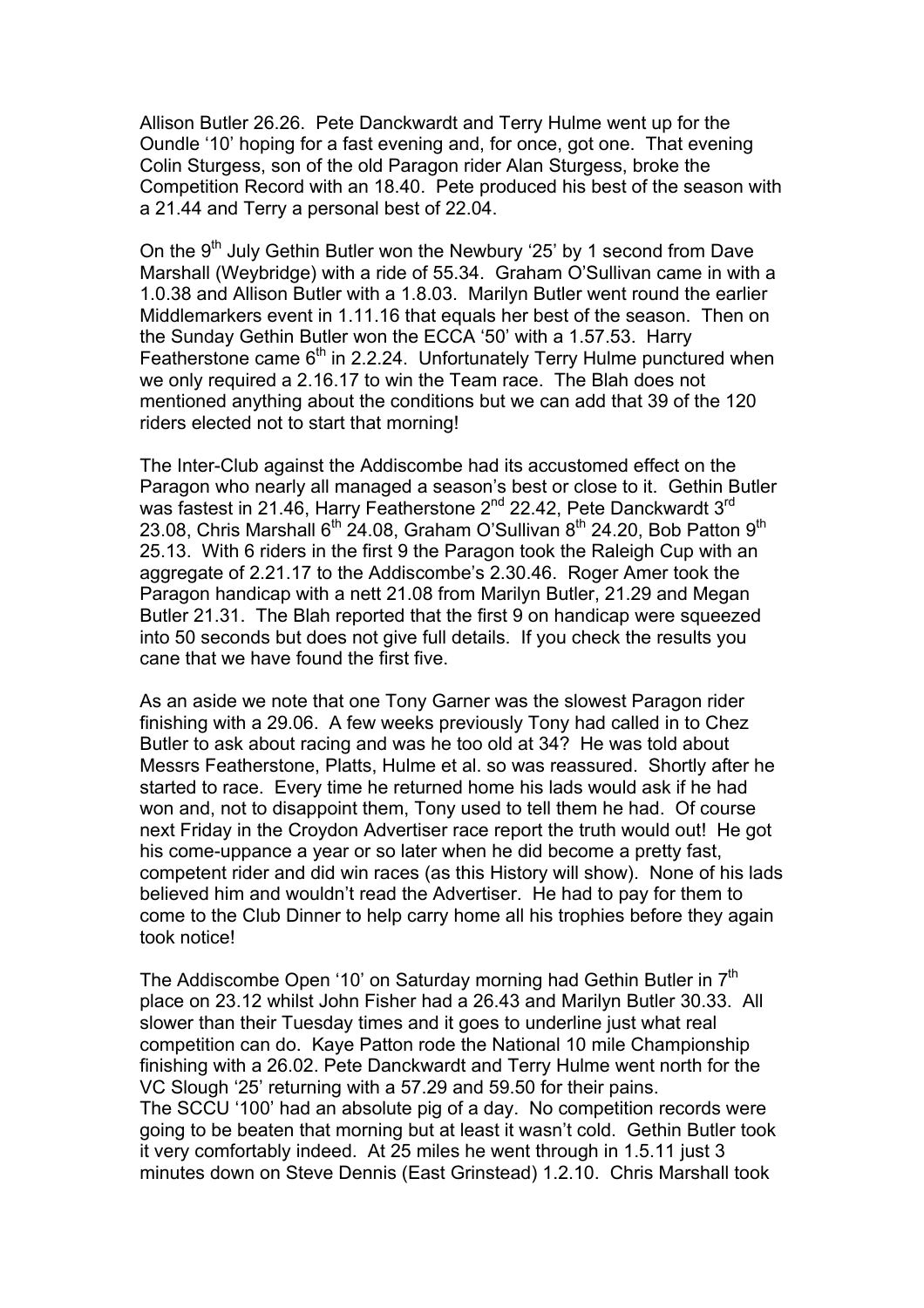1.7.04 for 3rd fastest, Allison Butler 1.18.04 and Marilyn Butler 1.22.29. By 50 miles Dennis had stretched his lead as he covered the distance in 2.4.13 and now over 5 minutes clear of Gethin (2.9.38). Chris was established in 3rd place (2.12.15), Allison took 2.35.16 and Marilyn 2.44.55. By 75 miles Dennis had stretched his lead to over 6 minutes passing the timekeeper in 3.7.14 to Gethin's 3.13.35. Chris came through with 3.18.32, Allison 3.52.39 and Marilyn 4.5.10. Then came the surprise as Dennis wilted but Gethin kept on. Gethin finished in 4.17.25 whilst Steve Dennis was timed in at 4.18.15. In fact when one studies Gethin's split times he covered each 25-mile section faster than the previous  $-1.5.11$ , 1.4.27, 1.3.57 and 1.3.50. This takes some doing!

Chris Marshall came  $3<sup>rd</sup>$  with 4.28.14 somewhat down on his 4.6 in the ECCA event but 11 minutes faster than the same event last year on a similar day. Allison came 13<sup>th</sup> with 5.14.36 and Marilyn 15<sup>th</sup> in 5.27.13. The Paragon won the Syd Gray Shield and would have done so even with Marilyn's time. Only 19 riders finished the race.

In an attempt to make up for missing the ECRA '100' Harry Featherstone entered the Goodmayes '100' on the same course but the bad weather that affected the SCCU event was even worse on the exposed roads of Essex. Harry was disappointed with his 4.8.42 but it was good enough for  $9<sup>th</sup>$  place on such a foul day. John Fisher and Dave Adams essayed the Brighton Excelsior '25' returning times of 1.7.40 and 1.8.50 respectively. Terry Hulme came  $8<sup>th</sup>$  in the Glade '25' on 1.2.51 on a day when only 2 riders beat the hour.

Allison Butler won the Surrey League handicap on the 21<sup>st</sup> July on an unknown circuit.

On Saturday 23rd July Gethin Butler won the Reading '25' in 54.24 from a class field. Chris Marshall finished with a 58.39 for  $47<sup>th</sup>$  place (!) and Allison Butler clocked a 1.5.59 in the ladies event. Pete Danckwardt was the fastest Paragon rider in the Surrey RCC '10' with 23.02. Dave Adams put in a personal best of 25.31 beating son Dillon's 26.35 and John Fisher 26.46. In the Bec Open '25' on Sunday morning the Paragon had a good morning. Gethin Butler won with a 59.32 and Harry Featherstone came  $2^{nd}$  on 1.0.51. Harry also was fastest veteran on Age Standard and with Jack Platts coming for  $14<sup>th</sup>$  place with a 1.6.39 the pair won the fastest veterans team on Age Standard. Gethin and Harry also had Terry Hulme to back them with a 1.4.41 to be  $8<sup>th</sup>$  and these three won the Scratch Team award. Just to wrap things up Allison Butler won fastest lady prize with a 1.14.34. Other Paragon times were by John Fisher 1.9.08, Dave Adams 1.9.11 and Marilyn Butler 1.15.28. Judging by these times it was not a good day weather wise.

Only three riders turned up for the evening '10' on the Red Barn course. Fastest of them was Chris Marshall with a 25.10 followed by Bob Patton 26.22 and Mike Stoaling 26.34.

On the Wednesday, 27<sup>th</sup> July, as an experiment the Surrey League promoted a mid-week road race as an experiment. Thinking they may get 20 – 30 riders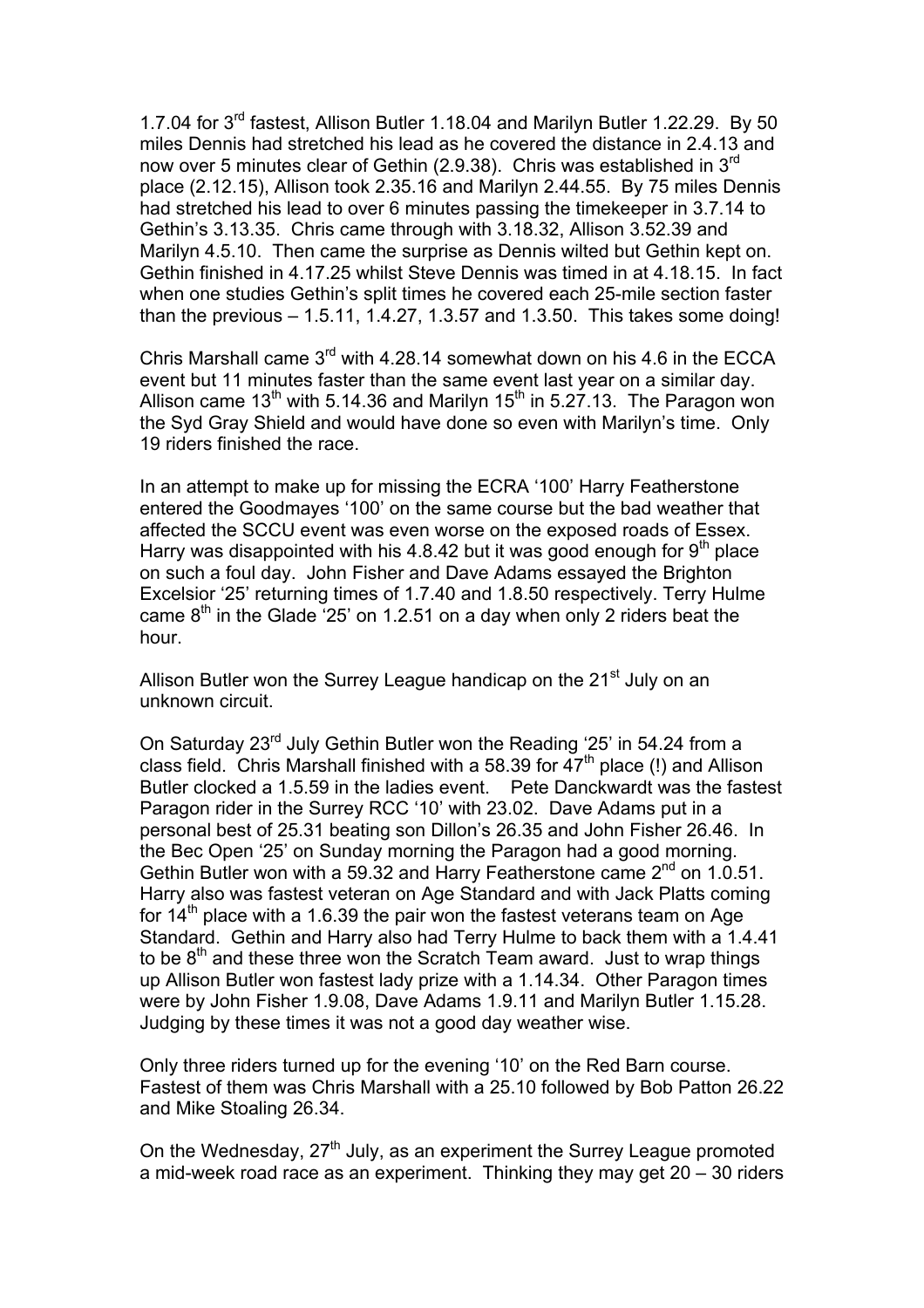plans were made accordingly and these plans were almost, but not quite, ruined when 59 riders turned up! This 'experimental' mid-week event is still being promoted in 2004. The Paragon interest, apart from the organiser, Keith Butler, was that Gethin Butler finished in  $5<sup>th</sup>$  place.

Gethin Butler has a week-end away from time trialling when he rode the Surrey League 2-day. He was placed 11<sup>th</sup> on the Saturday,  $3<sup>rd</sup>$  in the short time trial on Sunday morning and with the main bunch in the afternoon to be placed  $4<sup>th</sup>$  overall. Ray Puttick rode in the support event and came  $20<sup>th</sup>$ .

Harry Featherstone came 3<sup>rd</sup> in the VTTA (Surrey/Sussex) '25' with a 59.36. He was best on Age Standard and led in the winning team of Ray Runham 1.1.23 (10<sup>th</sup>) and Jack Platts 1.4.51. Dave Adams achieved a personal best of 1.5.57 and John Fisher a 1.7.27.

Tuesday's '10' went to Gethin Butler with a 21.24 from Bob Bell 23.43 and Mike Stoaling 23.51. John Fisher came in with a personal best of 25.14, as did Pete Owen 25.44 and Tony Garner, in only his second event 26.56. In Thursday's Surrey League handicap Oliver Penny came  $4<sup>th</sup>$  only 2 lengths down on the winner, Allison Butler  $9<sup>th</sup>$  and Henry Gompertz 25<sup>th</sup>. When Henry was introduced to bunch racing he thoroughly enjoyed it. That he found it a mite confusing was apparent with his shouted comments to the Club "Aren't there *any* rules in this game? Everyone wants my place!"

Sunday 7<sup>th</sup> August was the ECCA 12-hour event and our own Club 12-hour Championship for the Rotherham Cup. It turned out to be a scorcher of a day. The Paragon had a team of three Harry Featherstone, who wanted to better the 254 miles he did in atrocious weather in the Poole '12' last year, Gethin Butler who at 19 was taking on a big task and Chris Marshall who was there to make up the team. At 50 miles Paul Bennet (Poly) came through in 1.54.25! Harry was up with the leaders in 1.59.53, Gethin was taking it steady with 2.4.08, as was Chris with 2.6.15. By the 100 miles Timekeeper Paul Bennet had increased his lead. He had taken 3.57.30 to this point, Shay Giles (Leo) came through in 4.5.06, Harry was still up there with 4.11.31, Gethin had taken 4.16.30 and Chris 4.20.42. It was now 11am and the heat started to bite and all sorts of things went wrong. Harry had two punctures and had wheel changes and bike changes and then went off course. Stan Butler had to chase him down and bring him back! Typical of the problems was Bob Douglas, now a member of the Paragon. (In 1988 he was a member of the Surrey RCC but was being fed and watered in this race by the Clarencourt!) Bob went through 100 miles in 4.15.37 and was well in touch with the leaders when he needed a toilet stop. This was done but he was unable to get back onto his bike because of cramp. Gethin Butler was also suffering from cramp and the heat. So was Harry. As an indication of the effect the heat was having Paul Bennett took 5 hours 2 minutes for the 108 miles from the 100 miles check to the start of the Finish Circuit and he was the best rider. Harry took 5.33, Gethin 5.34 but Chris only took 5.15.

By the time the riders reached the Finish Circuit it was Chris who appeared completely unaffected by the heat and he had moved into  $3<sup>rd</sup>$  position. He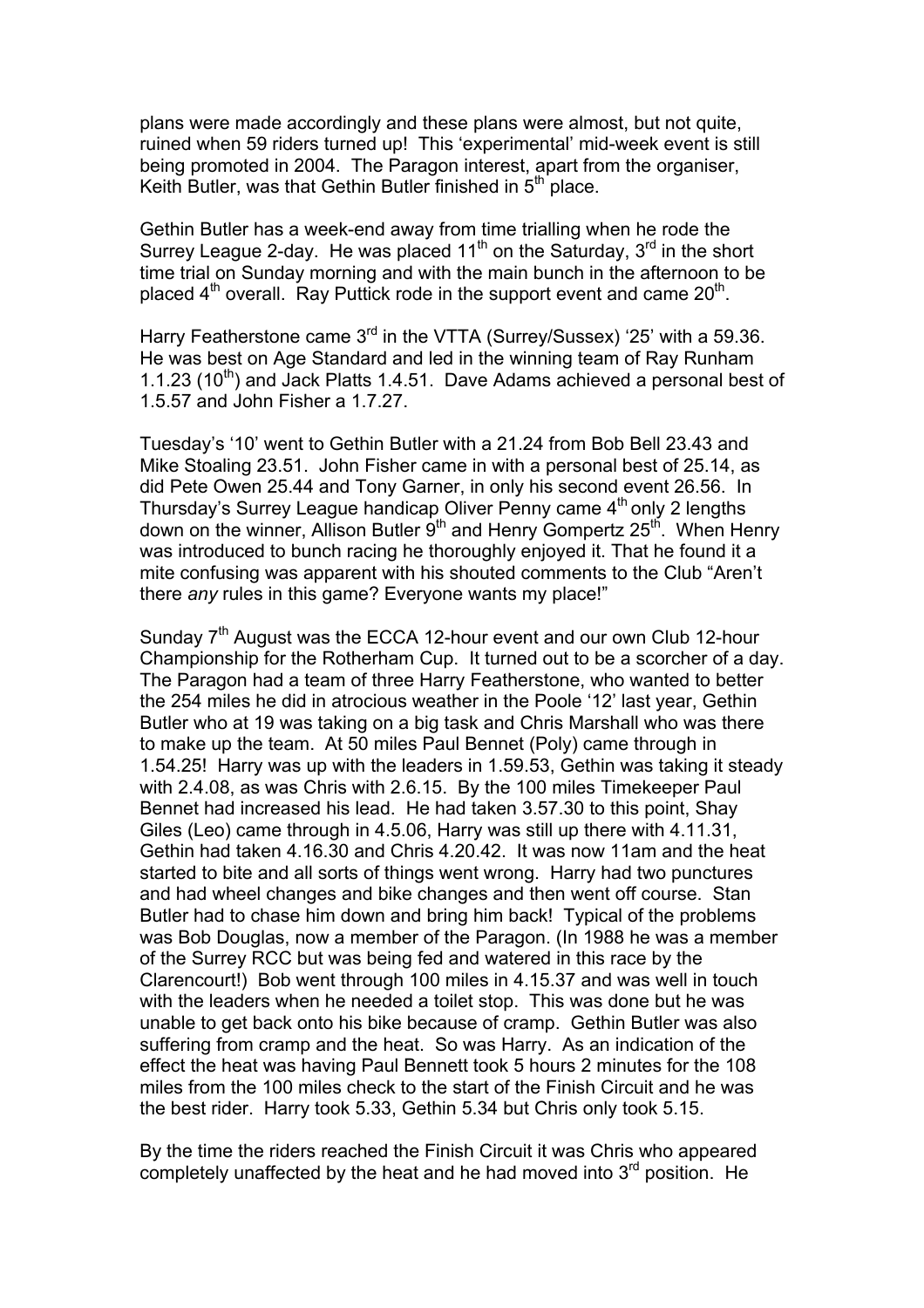had recaught and dropped Harry, he had caught and dropped Gethin and was moving steadily on. You can imagine the satisfaction this must have given Chris so often the third man. While he was not catching the two leaders, Bennett and Giles he was moving away from the rest of the field. When everyone had run out time Bennett had covered 270.441 miles, Giles had not quite closed the gap with 270.099 miles. Chris Marshall did 256.111 for 3rd place, Harry Featherstone 249.10 for  $6<sup>th</sup>$  and Gethin 248.274 for  $8<sup>th</sup>$  place.

It was only then that the lads realised what they had achieved. Gethin had won the John Norris Cup for the greatest distance for a rider under 20 years of age. Chris Marshall had won the Rotherham Cup. The three of them had won the Association Shield for the Team race with a aggregate distance of 753.495 miles. This broke the Club Team Record of 740.09 miles set up 40 years earlier in 1948 by Bernard Brown, Pete Kitchiner and Vin Callanan. The best part of this was that Vin and Pete were out to the race helping with the feeding etc. Keith Butler had some idea of the possible result as he a bottle of Champagne in the car (Moet & Chandon of course). It was a bit warm – but who cared!

Two days after the 12 hours Gethin made fastest time in the Club '10' on the Red Barn course with a 24.06. Mike Stoaling was  $2^{nd}$  fastest in 25.07 then John Fisher 26.49, Pete Owen 27.37 and Tony Garner 28.01. Allison Butler won the last of the Surrey League handicap series and in doing so has topped the Points table for these events. Oliver Penny came  $7<sup>th</sup>$  in the Surrey RCC Summer road race at Elstead. In the Surrey League road race Ray Puttick was 6<sup>th</sup>, Henry Gompertz 14<sup>th</sup>, Bob Bell 20<sup>th</sup> and Pete Owen 24<sup>th</sup>.

Gethin Butler's speed had not completely deserted him after the efforts in the 12-hour heat wave as he was placed  $15<sup>th</sup>$  in the Southend & County '50' with a 1.54.55. Harry Featherstone was completely out of luck when he punctured at the Start with 4 minutes to go with his car some 10 minutes ride away. John Fisher put in a personal best '50' in the East Sussex CA event with a 2.19.45 and he took  $3^{rd}$  prize in the handicap as well. Pete Dankwardt rode the Salisbury '25' to finish 6<sup>th</sup> with a 59.18.

On August 20<sup>th</sup> Gethin Butler won the Eastbourne Rovers '10' by 8 seconds from Steve Dennis (East Grinstead) with a 22.57. Paul King put up a personal best of 26.45, John Fisher did 27.54 and Allison Butler took  $2^{nd}$  in the ladies section with he 28.40. Harry Featherstone and Pete Danckwardt went north of London hoping for a fast '25' but wind and rain kept times slow. Harry had a 57.05 and Pete a 57.29. Chris Marshall rode the Older Man's road race at Ellens Green, got into the leading break but had the mortification of being caught close to the Finish.

The second part of the Eastbourne Rovers week-end was the '25'. In this event we did not have a great deal of luck. Gethin Butler punctured and failed to finish. John Fisher misjudged his start time and lost 6.10 so his 1.14.33 was not as bad as it first appears. Allison Butler won first lady priuze with her 1.13.04. Harry Featherstone rode the VTTA (Surrey/Sussex) group '25' and had the satisfaction of making fastest time of 1.0.17 as well as being fastest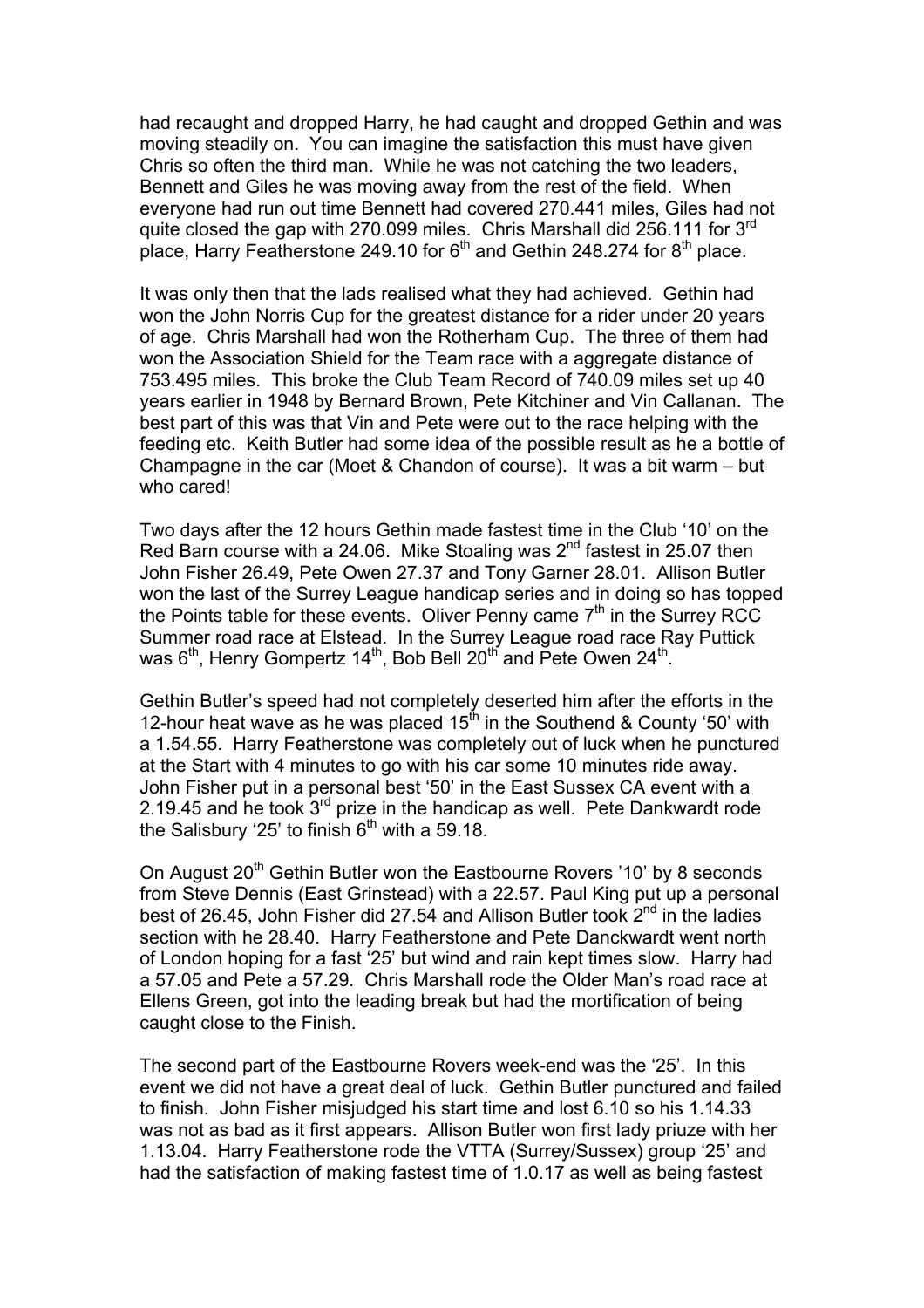on Age Standard. Pete Danckwardt came  $6<sup>th</sup>$  in the Old Portlians '10 with a 22.57.

Gethin Butler managed a hat trick of 2<sup>nd</sup> places over the Bank Holiday weekend. In the Charlotteville '10' on the  $27<sup>th</sup>$  August he lost to John Pritchard (Poly) with a 21.49 to Pritchard's 20.52. Chris Marshall finished in 23.51. On the Sunday Gethin rode the Oxonian '50' and came 2<sup>nd</sup> to Ian Cammish. Cammish won comfortably with a 1.50.13 and Gethin pulled up a few seconds on the return half of the course to collect  $2^{nd}$  place with a 1.53.06 just 8 seconds in front of Eddie Adkins (High Wycombe). Chris Marshall returned a 2.7.46. Allison Butler was riding the same course, but in the SWLLCA '50', and pout up a personal best of 2.18.35 that will be a new Club Record. Dave Adams and John Fisher rode the South Eastern '10' finishing with a 24.50 and 25.59 respectively. Dave also rode and finished the Weybridge Whs Middlemarkers '25' clocking a 1.7.20 on a cold windy morning.

Gethin Butler's third  $2^{nd}$  place was in the Old Portlians '25' on Bank Holiday Monday when he lost by 6 seconds to Dave Marshall (Weybridge Whs) in 56.52. Harry Featherstone was  $12<sup>th</sup>$  with a 59.49 and Chris Marshall 21<sup>st</sup> on a 1.1.59. Dave Adams did a 1.6.59 and the Paragon won the Team race.

John Pritchard (Poly) won the Clarence '10' on the 3<sup>rd</sup> September with Gethin Butler 1.01 behind him in  $2^{nd}$  place that also earned him  $5^{th}$  on handicap. Harry Featherstone managed a rare Saturday off to race away from the business and he came  $5<sup>th</sup>$  with a 22.59. Chris Marshall made up the team with a 24.13 (21 $\mathrm{st}$ ) and Allison Butler came in with a 27.31. There is an intriguing note on the Result Sheet that "The Timekeeper apologises for the slightly long course" (How far was it?)

The following day Gethin was riding another Clarence promotion; their 97 miles Summer road race in the Plaistow area. Breaking away with two laps (20 miles) to go he had 40 seconds lead at the bell. Although tiring a little he held onto 19 seconds of his lead to cross the line first. The Norwood Paragon won another team race on the  $4<sup>th</sup>$  September in the Belle Vue '25'. Harry Featherstone came  $7<sup>th</sup>$  in 58.28; Chris Marshall did a 1.1.20 and Dave Adams a personal best of 1.5.03 to win the Team. John Fisher also had a personal best, 1.6.00, as did Dillon Adams 1.6.58. Ray Runham finished in 1.8.35 after delays with a puncture and Allison Butler a 1.11.42.

As a bit of fun Allison and Gethin Butler entered the Thames Velo 'Jack and Jill 10'. This was a 2up time trial where the one of the contestants had to be male and the other female. They finished in  $5<sup>th</sup>$  position taking 22.50 to do the 10 miles and being the best brother/sister combination. A good bit of 'end-of season' fun. In Essex John Fisher did his second best '10' ever with a 25.29 whilst Chris Marshall was a mite faster in 23.01. Sunday was the SCCU '25' and Gethin Butler repeated his early season win with a 56.39. Just to assert our superiority the Paragon had 4 riders in the top six finishers and we won the Team race. After Gethin came Harry Featherstone in 2<sup>nd</sup> place 5916, Chris Marshall  $4^{th}$  1.1.13 and Ray Runham  $5^{th}$  1.1.21. Further down the list came Dave Adams 1.6.08, Dillon Adams 1.7.03, John Fisher 1.7.50, Allison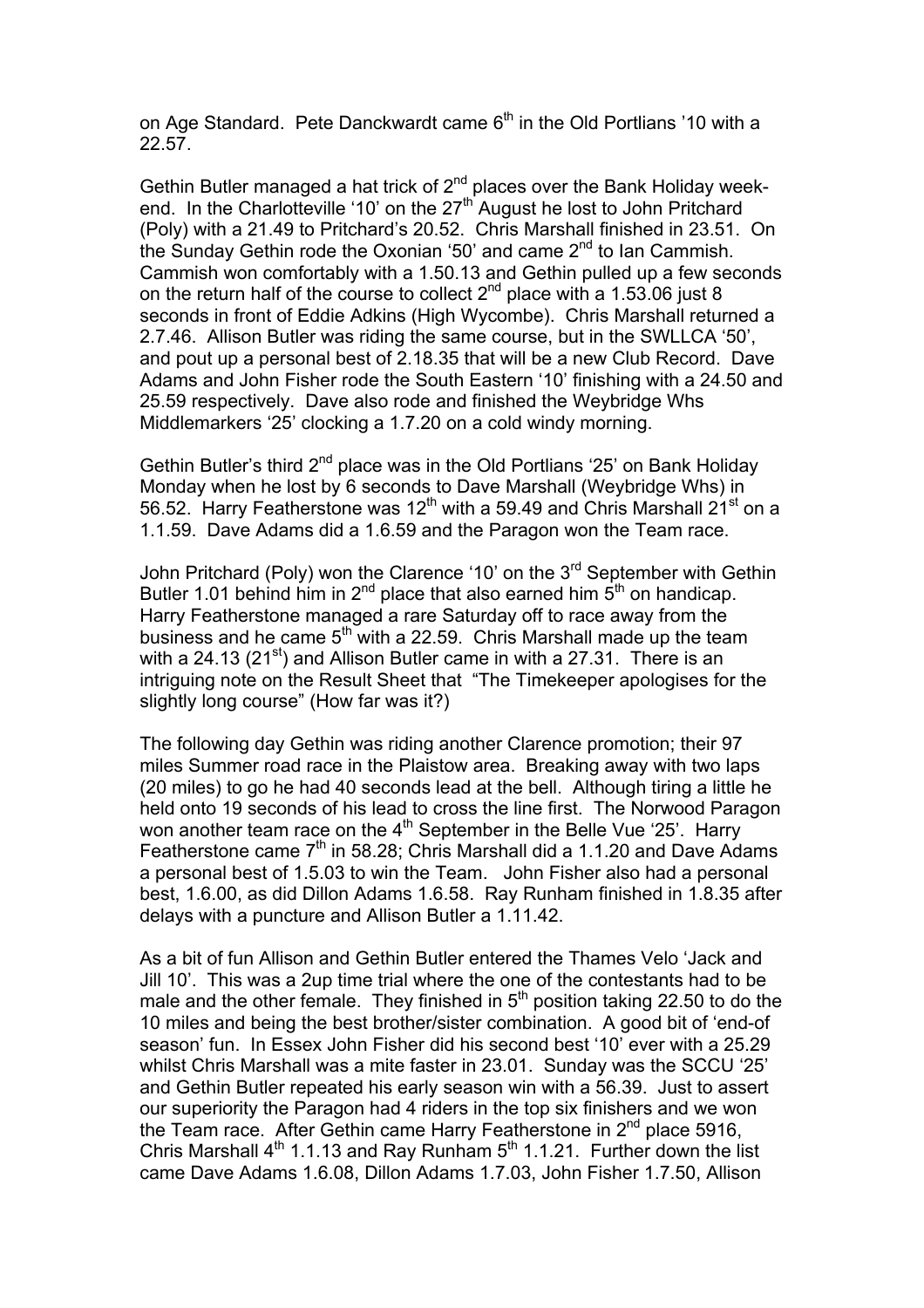Butler 1.11.12 (1st lady on handicap) and Paul King 1.19.42 after some mechanical problems.

With this ride Chris Marshall improved his average speed in the SCCU BAR and won it. He comfortably beat Tony Gould (Crawley Whs) at all distances.

Two Club Records went on the  $17<sup>th</sup>$  September. In the Wandsworth & District '25' on the A34 near Didcot Gethin Butler came 2nd to Roger Queen (VC Slough) in 53.08 to take 11 seconds from his own record. Harry Feathstone came in with a 55.37 that only gave him 19<sup>th</sup> place but Chris Marshall put in a personal best of 56.53. The other Record went in the Tandem event that Ray Runham and Dave Adams won. They took 52.21 to cover the 25 miles taking 50 seconds from the 1982 record held by Ray and Pete Ansell with a 53.11. Closer to home the Paragon had a team in the Crawley Whs '10' where Dillon Adams was our fastest with 25.54. John Fisher did a 26.16 and Paul King a personal best of 26.25. Steve Rickwood popped up with a late return to fitness with a 24.24 in the Rodney '10'.

On Sunday Gethin Butler rode the Surrey League 2<sup>nd</sup> category race on the Staplefields circuit. He broke away with 26 miles to go and finished 4.30 up on the remains of the shattered bunch. Ray Puttick was in the  $3<sup>rd</sup>$  category race and came 11<sup>th</sup>.

Harry Featherstone made fastest time in the Mayne Cup '25' with a 1.0.17 to win the Imperial Whs Cup. Second fastest was Henry Gompertz in 1.4.41 and 3<sup>rd</sup> was John Fisher in 1.9.00. 'Man-of-the-day' was Henry Gompertz who had a 7-minute handicap to take his time down to 57.41. Tony Garner, riding his first 25-mile race took 1.10.26 but had an allowance of 12 minutes to take him to 58.26 and  $2^{nd}$  best time. Harry Featherstone was  $3^{rd}$  from Scratch. Judging by the rather slow times it was a hard morning.

The next week-end 23<sup>rd</sup>/24<sup>th</sup> September Gethin Butler went road racing. On the Saturday afternoon race at Ewhurst he came 2<sup>nd</sup>. This meant that he had accumulated enough points to be upgraded to 1st category. To celebrate this on the Sunday at Lyne he broke away from the main pack with three other riders. Nearer the Finish he dropped those three and crossed the line 20 seconds clear of the second man. In the earlier race for 3<sup>rd</sup> category riders Bob Patton, Pete Owen, Tony Garner and Chris Marshall all finished with the main bunch. Harry Featherstone went to Essex for the Viking '50' and although he put in a 1.54.48 for his fastest of the year he did not beat Gethin Butler's 1.53.98 so he will not keep the Arthur Sharp Plaque.

The Paragon had four riders in the Southend & County '10' on the 1<sup>st</sup> October. Gethin Butler came 3rd with his best ever time of 21.00. Chris Marshall missed his by 2 seconds with a 22.37, Steve Rickwood returned a 25.22 and Allison Butler 26.57. Then on the Sunday Gethin Butler won the Epsom '25' in 55.59 beating Tim Stevens (34<sup>th</sup> Nomads) by 47 seconds. Harry Featherstone came  $6<sup>th</sup>$  in 58.45 but took first place on Age Standard and Chris Marshall was 10<sup>th</sup> on a 1.0.07. This was enough to give the Paragon the Team race.